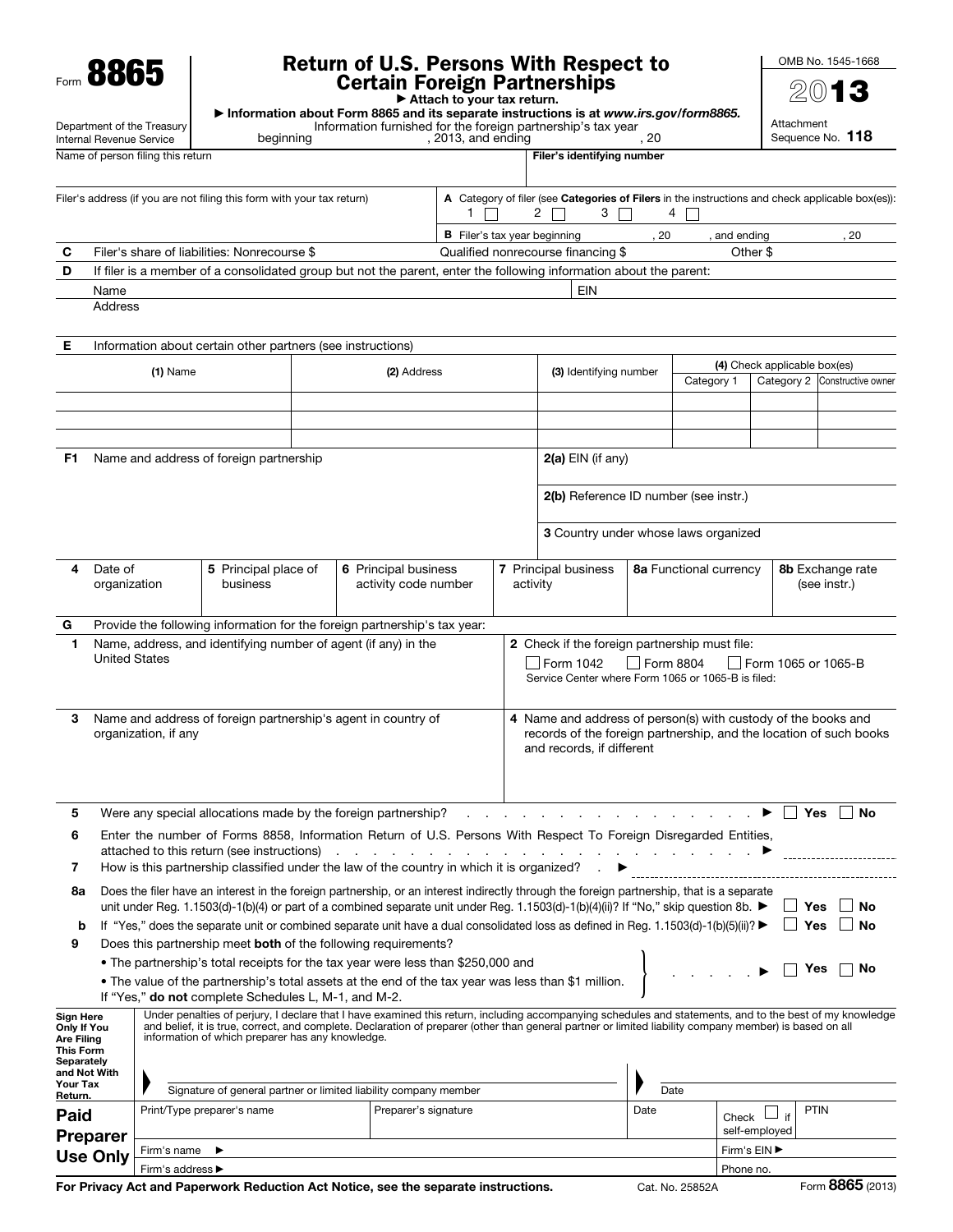|                                               | Form 8865 (2013)                                              |                                                                                                                                                                                                                                                                                                                                                                                                                                                                                                                                                                                          |         |                                                                      |                                                                                | Page 2                             |
|-----------------------------------------------|---------------------------------------------------------------|------------------------------------------------------------------------------------------------------------------------------------------------------------------------------------------------------------------------------------------------------------------------------------------------------------------------------------------------------------------------------------------------------------------------------------------------------------------------------------------------------------------------------------------------------------------------------------------|---------|----------------------------------------------------------------------|--------------------------------------------------------------------------------|------------------------------------|
|                                               | <b>Schedule A</b>                                             | <b>Constructive Ownership of Partnership Interest.</b> Check the boxes that apply to the filer. If you check<br>box b, enter the name, address, and U.S. taxpayer identifying number (if any) of the person(s) whose<br>interest you constructively own. See instructions.                                                                                                                                                                                                                                                                                                               |         |                                                                      |                                                                                |                                    |
|                                               |                                                               | Owns a direct interest                                                                                                                                                                                                                                                                                                                                                                                                                                                                                                                                                                   |         | Owns a constructive interest<br>b                                    |                                                                                |                                    |
|                                               |                                                               | Name                                                                                                                                                                                                                                                                                                                                                                                                                                                                                                                                                                                     | Address | Identifying number (if any)                                          | Check if<br>foreign<br>person                                                  | Check if<br>direct<br>partner      |
|                                               |                                                               |                                                                                                                                                                                                                                                                                                                                                                                                                                                                                                                                                                                          |         |                                                                      |                                                                                |                                    |
|                                               | <b>Schedule A-1</b>                                           | <b>Certain Partners of Foreign Partnership (see instructions)</b>                                                                                                                                                                                                                                                                                                                                                                                                                                                                                                                        |         |                                                                      |                                                                                |                                    |
|                                               |                                                               | Name                                                                                                                                                                                                                                                                                                                                                                                                                                                                                                                                                                                     | Address | Identifying number (if any)                                          |                                                                                | Check if<br>foreign<br>person      |
|                                               | <b>Schedule A-2</b>                                           | Does the partnership have any other foreign person as a direct partner?                                                                                                                                                                                                                                                                                                                                                                                                                                                                                                                  |         | المنابعة والمتنابذ والمتنابذ والمتناول والمتناول                     | <b>Yes</b>                                                                     | <b>No</b>                          |
|                                               |                                                               | Affiliation Schedule. List all partnerships (foreign or domestic) in which the foreign partnership owns a<br>direct interest or indirectly owns a 10% interest.                                                                                                                                                                                                                                                                                                                                                                                                                          |         |                                                                      |                                                                                |                                    |
|                                               |                                                               | Name                                                                                                                                                                                                                                                                                                                                                                                                                                                                                                                                                                                     | Address | EIN<br>(if any)                                                      | Total ordinary<br>income or loss                                               | Check if<br>foreign<br>partnership |
|                                               |                                                               |                                                                                                                                                                                                                                                                                                                                                                                                                                                                                                                                                                                          |         |                                                                      |                                                                                |                                    |
|                                               | <b>Schedule B</b>                                             | Income Statement-Trade or Business Income<br>Caution. Include only trade or business income and expenses on lines 1a through 22 below. See the instructions for more information.                                                                                                                                                                                                                                                                                                                                                                                                        |         |                                                                      |                                                                                |                                    |
| <b>eur</b><br><b>Sou</b>                      | 1a<br>b<br>2<br>З<br>4<br>5<br>6<br>7                         | Gross receipts or sales<br>Less returns and allowances<br>Cost of goods sold<br>Gross profit. Subtract line 2 from line 1c.<br>Ordinary income (loss) from other partnerships, estates, and trusts (attach statement)<br>Net farm profit (loss) (attach Schedule F (Form 1040))<br>Net gain (loss) from Form 4797, Part II, line 17 (attach Form 4797)<br>Other income (loss) (attach statement) (and a series of the series of the statement) (b) and a series of the series of the statement of the statement of the statement of the statement of the statement of the statement of t |         | 1a<br>1 <sub>b</sub><br>and a series of the contract of the contract | 1c<br>$\mathbf{2}$<br>3<br>$\overline{\mathbf{4}}$<br>5<br>6<br>$\overline{7}$ |                                    |
| Deductions (see instructions for limitations) | 8<br>9<br>10<br>11<br>12<br>13<br>14<br>15<br>16 a<br>b<br>17 | Total income (loss). Combine lines 3 through 7<br>Salaries and wages (other than to partners) (less employment credits)<br>Depreciation (if required, attach Form 4562)<br>Less depreciation reported elsewhere on return $\ldots$ $\ldots$ $\ldots$   16b<br>Depletion (Do not deduct oil and gas depletion.)                                                                                                                                                                                                                                                                           |         | 16a                                                                  | 8<br>9<br>10<br>11<br>12<br>13<br>14<br>15<br>16c<br>17                        |                                    |
|                                               | 18<br>19<br>20                                                |                                                                                                                                                                                                                                                                                                                                                                                                                                                                                                                                                                                          |         |                                                                      | 18<br>19<br>20<br>21                                                           |                                    |
|                                               | 21<br>22                                                      | Total deductions. Add the amounts shown in the far right column for lines 9 through 20. .<br>Ordinary business income (loss) from trade or business activities. Subtract line 21 from line 8                                                                                                                                                                                                                                                                                                                                                                                             |         |                                                                      | 22                                                                             |                                    |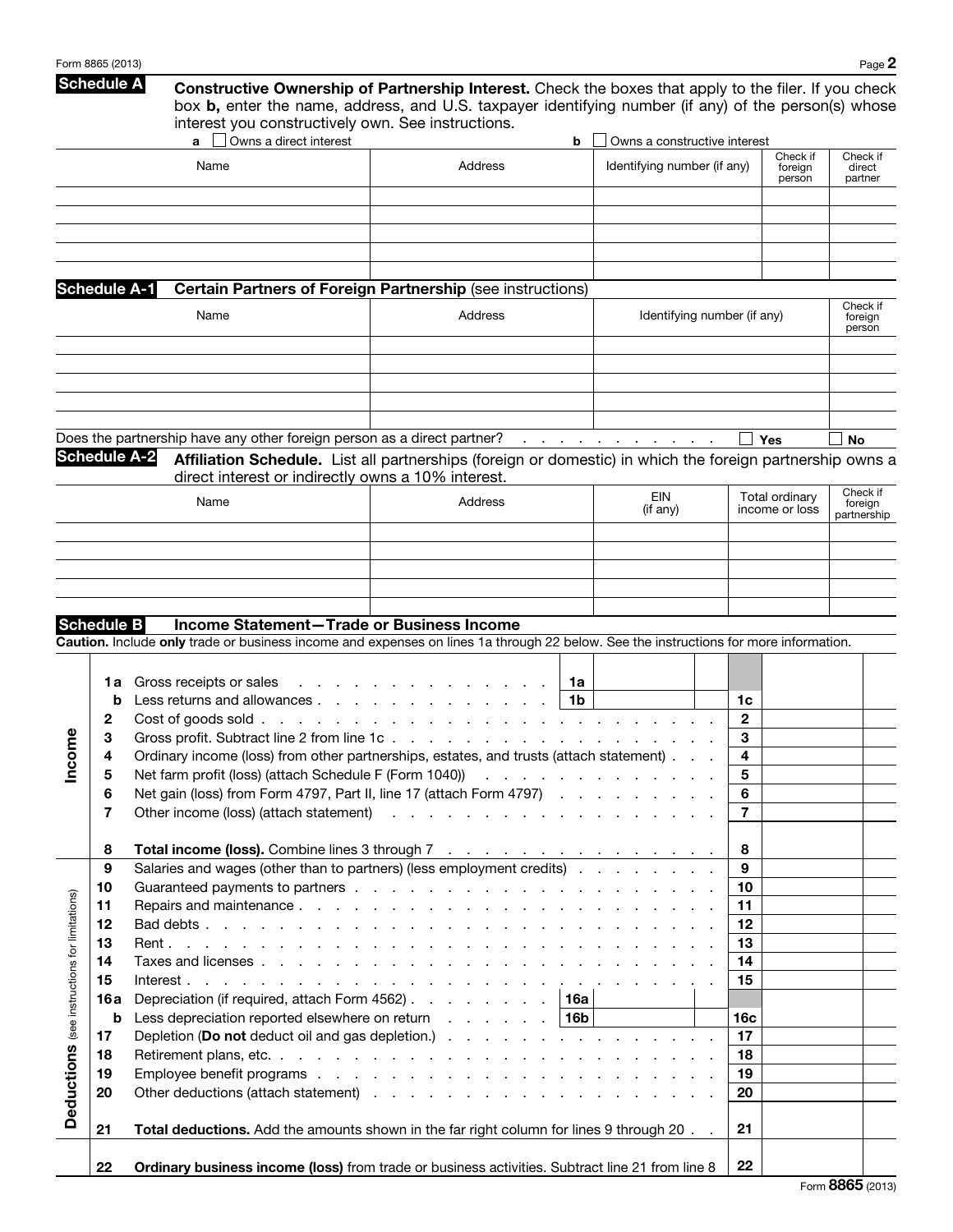| Form 8865 (2013)           |              |                                                                                                                                                                                                                                |                 |                     |  |
|----------------------------|--------------|--------------------------------------------------------------------------------------------------------------------------------------------------------------------------------------------------------------------------------|-----------------|---------------------|--|
| <b>Schedule K</b>          |              | <b>Partners' Distributive Share Items</b>                                                                                                                                                                                      |                 | <b>Total amount</b> |  |
|                            | 1.           | Ordinary business income (loss) (page 2, line 22)                                                                                                                                                                              | 1.              |                     |  |
|                            | $\mathbf{2}$ | Net rental real estate income (loss) (attach Form 8825)                                                                                                                                                                        | $\mathbf{2}$    |                     |  |
|                            | За           | Other gross rental income (loss)<br>За                                                                                                                                                                                         |                 |                     |  |
|                            | b            | Expenses from other rental activities (attach statement)<br>3b                                                                                                                                                                 |                 |                     |  |
|                            | C            | Other net rental income (loss). Subtract line 3b from line 3a                                                                                                                                                                  | Зс              |                     |  |
|                            | 4            |                                                                                                                                                                                                                                | 4               |                     |  |
|                            | 5            | Interest income<br>the contract of the contract of the contract of the contract of the contract of the contract of the contract of                                                                                             | 5               |                     |  |
|                            |              |                                                                                                                                                                                                                                |                 |                     |  |
|                            | 6            | Dividends:                                                                                                                                                                                                                     | 6a              |                     |  |
|                            |              | <b>b</b> Qualified dividends<br>6b                                                                                                                                                                                             |                 |                     |  |
| Income (Loss)              | 7            | Royalties<br>the contract of the contract of the contract of the contract of the contract of the contract of the contract of                                                                                                   | 7               |                     |  |
|                            | 8            | Net short-term capital gain (loss) (attach Schedule D (Form 1065))                                                                                                                                                             | 8               |                     |  |
|                            | 9a           | Net long-term capital gain (loss) (attach Schedule D (Form 1065))<br>and the company of the company                                                                                                                            | 9а              |                     |  |
|                            | b            | Collectibles (28%) gain (loss)<br>9b                                                                                                                                                                                           |                 |                     |  |
|                            | c            | Unrecaptured section 1250 gain (attach statement)  <br>9с                                                                                                                                                                      |                 |                     |  |
|                            | 10           | Net section 1231 gain (loss) (attach Form 4797)                                                                                                                                                                                | 10              |                     |  |
|                            | 11           | Other income (loss) (see instructions)<br>$Type \blacktriangleright$                                                                                                                                                           | 11              |                     |  |
|                            | 12           |                                                                                                                                                                                                                                | 12              |                     |  |
| <b>Deductions</b>          | 13а          | Contributions.<br>the contract of the contract of the contract of the contract of the contract of                                                                                                                              | <b>13a</b>      |                     |  |
|                            | b            | Investment interest expense response to the contract of the contract of the contract of the contract of the contract of the contract of the contract of the contract of the contract of the contract of the contract of the co | 13 <sub>b</sub> |                     |  |
|                            |              | $(1)$ Type $\blacktriangleright$<br>Section 59(e)(2) expenditures:<br>$(2)$ Amount<br>------------------------------------                                                                                                     | 13c(2)          |                     |  |
|                            | d            | Other deductions (see instructions) Type ▶                                                                                                                                                                                     | 13d             |                     |  |
| Self-<br>Employ-<br>ment   | 14 a         |                                                                                                                                                                                                                                | 14a             |                     |  |
|                            | b            |                                                                                                                                                                                                                                | 14 <sub>b</sub> |                     |  |
|                            | c            |                                                                                                                                                                                                                                | 14 <sub>c</sub> |                     |  |
|                            | 15a          |                                                                                                                                                                                                                                | 15a             |                     |  |
|                            | b            |                                                                                                                                                                                                                                | 15 <sub>b</sub> |                     |  |
| Credits                    |              | Qualified rehabilitation expenditures (rental real estate) (attach Form 3468)                                                                                                                                                  | 15 <sub>c</sub> |                     |  |
|                            | d            | $Type \blacktriangleright$<br>Other rental real estate credits (see instructions)                                                                                                                                              | 15d             |                     |  |
|                            | е            | $Type \blacktriangleright$<br>Other rental credits (see instructions)                                                                                                                                                          | <b>15e</b>      |                     |  |
|                            |              | $Type \blacktriangleright$<br>Other credits (see instructions)                                                                                                                                                                 | 15f             |                     |  |
|                            | 16a          | Name of country or U.S. possession ▶                                                                                                                                                                                           |                 |                     |  |
|                            | b            | Gross income from all sources<br>the contract of the contract of the contract of the contract of the contract of the contract of the contract of                                                                               | 16b             |                     |  |
|                            |              | Gross income sourced at partner level                                                                                                                                                                                          | 16 <sub>c</sub> |                     |  |
| sactions                   |              | Foreign gross income sourced at partnership level                                                                                                                                                                              |                 |                     |  |
|                            | d            | Passive category ▶<br>____________________<br>e General category $\blacktriangleright$<br><b>f</b> Other (attach statement) $\blacktriangleright$                                                                              | 16f             |                     |  |
| c                          |              | Deductions allocated and apportioned at partner level                                                                                                                                                                          |                 |                     |  |
| Foreign Tra                | g            | Interest expense ▶<br>h Other.<br>and a straight and a straight                                                                                                                                                                | 16h             |                     |  |
|                            |              | Deductions allocated and apportioned at partnership level to foreign source income                                                                                                                                             |                 |                     |  |
|                            |              | j General category<br>Passive category ▶<br>k Other (attach statement)                                                                                                                                                         | 16k             |                     |  |
|                            |              | Total foreign taxes (check one): ▶<br>$\Box$ Paid<br>$\Box$ Accrued $\Box$                                                                                                                                                     | <b>16I</b>      |                     |  |
|                            | m            | Reduction in taxes available for credit (attach statement)                                                                                                                                                                     | 16m             |                     |  |
|                            | n            | Other foreign tax information (attach statement)                                                                                                                                                                               |                 |                     |  |
|                            | 17 a         |                                                                                                                                                                                                                                | 17a             |                     |  |
| Minimum Tax                | b            | Adjusted gain or loss<br>the contract of the contract of the contract of the contract of the contract of                                                                                                                       | 17 <sub>b</sub> |                     |  |
|                            | c            |                                                                                                                                                                                                                                | 17c             |                     |  |
|                            | d            | Oil, gas, and geothermal properties - gross income                                                                                                                                                                             | 17d             |                     |  |
| (AMT) Items<br>Alternative | е            |                                                                                                                                                                                                                                | 17e             |                     |  |
|                            | f            |                                                                                                                                                                                                                                | 17f             |                     |  |
|                            | 18a          | Tax-exempt interest income response to the contract of the contract of the contract of the contract of the contract of the contract of the contract of the contract of the contract of the contract of the contract of the con | <b>18a</b>      |                     |  |
| Other Information          | b            |                                                                                                                                                                                                                                | 18 <sub>b</sub> |                     |  |
|                            | c            | Nondeductible expenses response to the contract of the contract of the contract of the contract of the contract of the contract of the contract of the contract of the contract of the contract of the contract of the contrac | 18 <sub>c</sub> |                     |  |
|                            | 19 a         | Distributions of cash and marketable securities example and the securities of the securities of the securities                                                                                                                 | 19a             |                     |  |
|                            |              |                                                                                                                                                                                                                                | 19 <sub>b</sub> |                     |  |
|                            | b            |                                                                                                                                                                                                                                | 20a             |                     |  |
|                            | 20 a         |                                                                                                                                                                                                                                |                 |                     |  |
|                            | b            | Investment expenses response to the contract of the contract of the contract of the contract of the contract of the contract of the contract of the contract of the contract of the contract of the contract of the contract o | 20 <sub>b</sub> |                     |  |
|                            | c            | Other items and amounts (attach statement)                                                                                                                                                                                     |                 | nner                |  |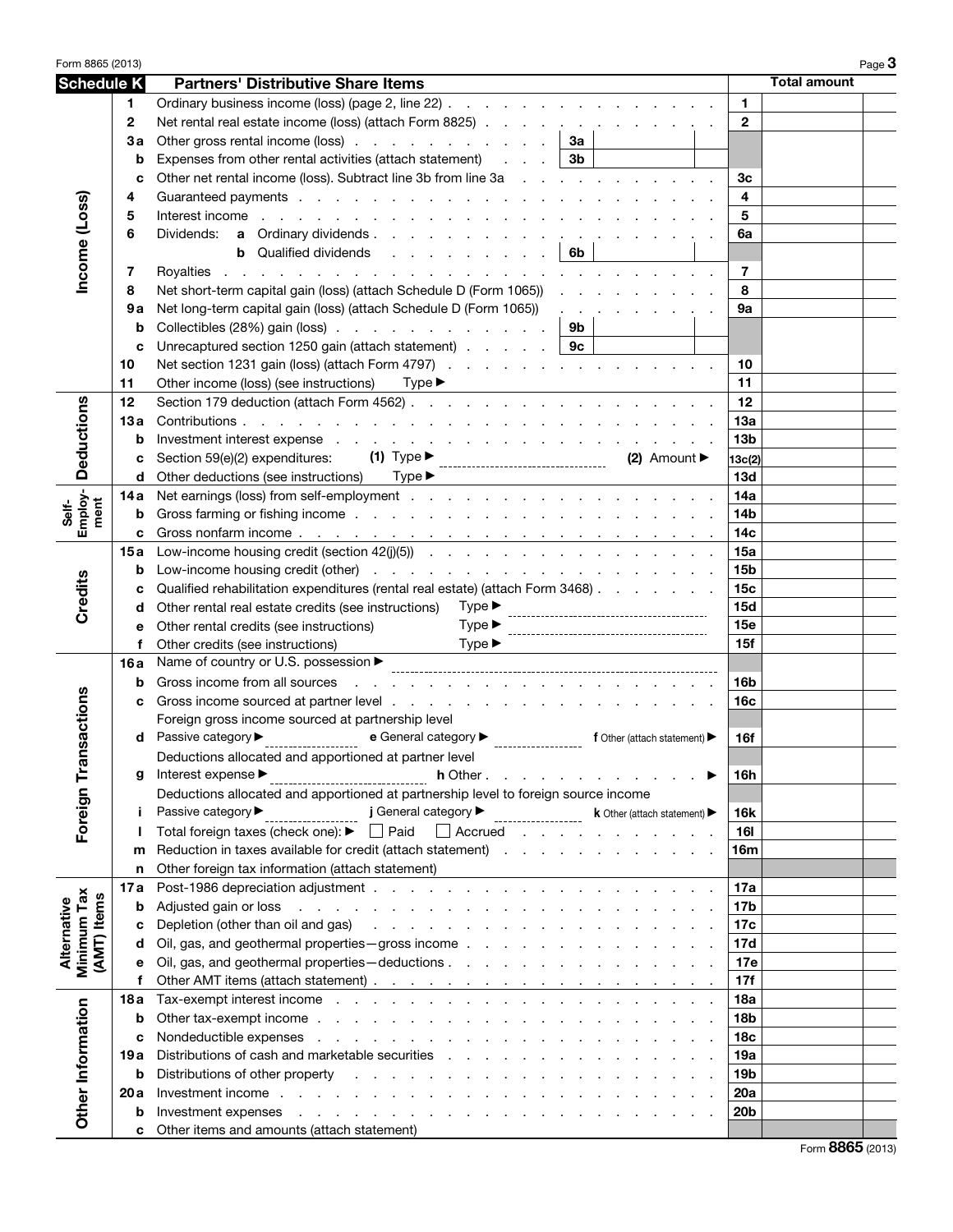|     | Form 8865 (2013)                                                                                     |     |                       |                 | Page 4 |  |  |  |
|-----|------------------------------------------------------------------------------------------------------|-----|-----------------------|-----------------|--------|--|--|--|
|     | <b>Schedule L</b><br>Balance Sheets per Books. (Not required if Item G9, page 1, is answered "Yes.") |     |                       |                 |        |  |  |  |
|     |                                                                                                      |     | Beginning of tax year | End of tax year |        |  |  |  |
|     | <b>Assets</b>                                                                                        | (a) | (b)                   | (c)             | (d)    |  |  |  |
| 1   | Cash $\cdots$ $\cdots$                                                                               |     |                       |                 |        |  |  |  |
| 2а  | Trade notes and accounts receivable                                                                  |     |                       |                 |        |  |  |  |
| b   | Less allowance for bad debts                                                                         |     |                       |                 |        |  |  |  |
| 3   | Inventories                                                                                          |     |                       |                 |        |  |  |  |
| 4   | U.S. government obligations                                                                          |     |                       |                 |        |  |  |  |
| 5   | Tax-exempt securities                                                                                |     |                       |                 |        |  |  |  |
| 6   | Other current assets (attach statement)                                                              |     |                       |                 |        |  |  |  |
| 7a  | Loans to partners (or persons related to                                                             |     |                       |                 |        |  |  |  |
|     | partners)                                                                                            |     |                       |                 |        |  |  |  |
| b   | Mortgage and real estate loans                                                                       |     |                       |                 |        |  |  |  |
| 8   | Other investments (attach statement)                                                                 |     |                       |                 |        |  |  |  |
| 9a  | Buildings and other depreciable assets                                                               |     |                       |                 |        |  |  |  |
| b   | Less accumulated depreciation                                                                        |     |                       |                 |        |  |  |  |
| 10a | Depletable assets                                                                                    |     |                       |                 |        |  |  |  |
| b   | Less accumulated depletion                                                                           |     |                       |                 |        |  |  |  |
| 11  | Land (net of any amortization) $\ldots$                                                              |     |                       |                 |        |  |  |  |
| 12a | Intangible assets (amortizable only)                                                                 |     |                       |                 |        |  |  |  |
| b   | Less accumulated amortization                                                                        |     |                       |                 |        |  |  |  |
| 13  | Other assets (attach statement)                                                                      |     |                       |                 |        |  |  |  |
| 14  | Total assets                                                                                         |     |                       |                 |        |  |  |  |
|     | <b>Liabilities and Capital</b>                                                                       |     |                       |                 |        |  |  |  |
| 15  | Accounts payable                                                                                     |     |                       |                 |        |  |  |  |
| 16  | Mortgages, notes, bonds payable in less than 1 year                                                  |     |                       |                 |        |  |  |  |
| 17  | Other current liabilities (attach statement) .                                                       |     |                       |                 |        |  |  |  |
| 18  | All nonrecourse loans                                                                                |     |                       |                 |        |  |  |  |
| 19а | Loans from partners (or persons related to partners)                                                 |     |                       |                 |        |  |  |  |
| b   | Mortgages, notes, bonds payable in 1 year or more                                                    |     |                       |                 |        |  |  |  |
| 20  | Other liabilities (attach statement)                                                                 |     |                       |                 |        |  |  |  |
| 21  | Partners' capital accounts                                                                           |     |                       |                 |        |  |  |  |
| 22  | <b>Total liabilities and capital</b>                                                                 |     |                       |                 |        |  |  |  |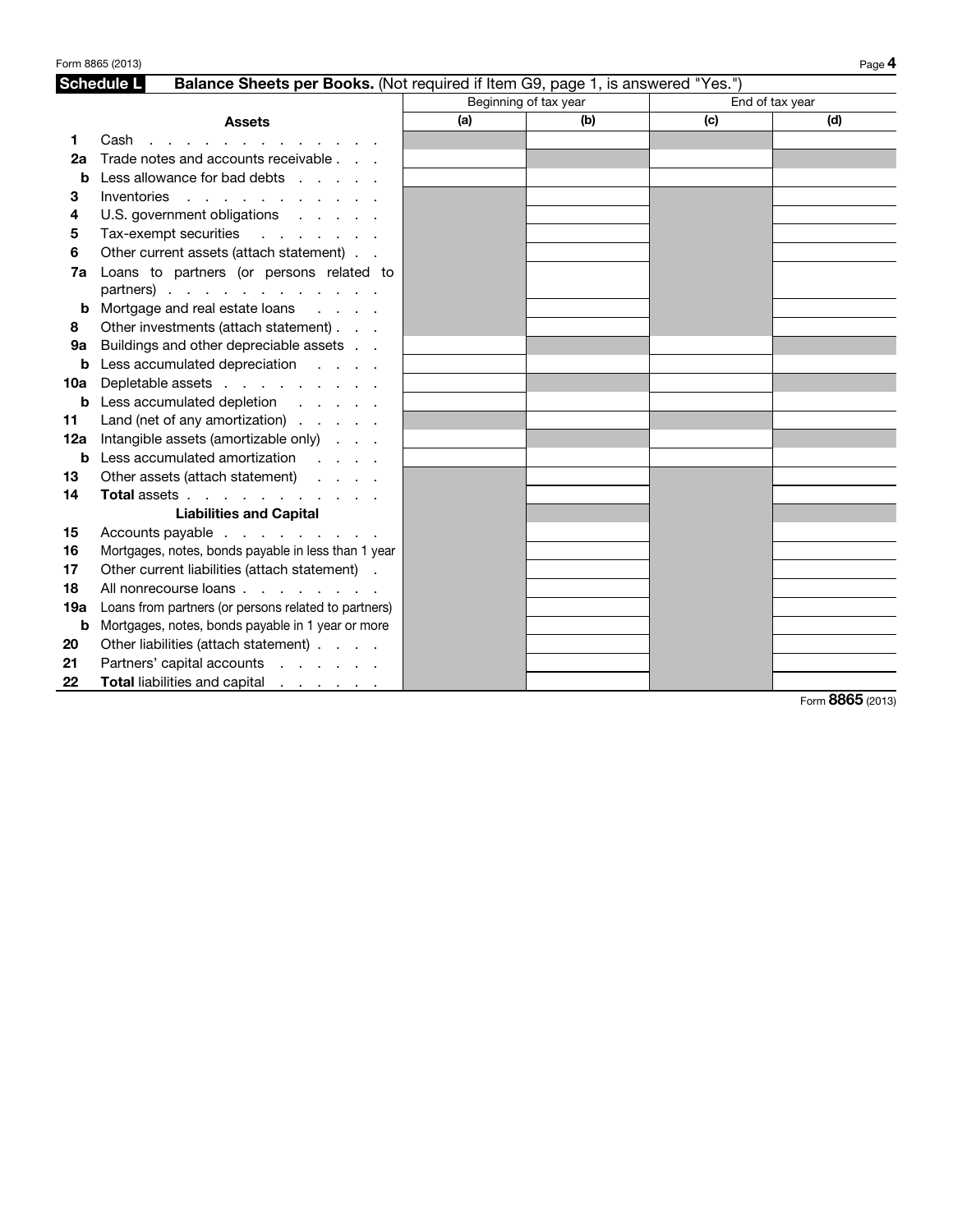|              | Form 8865 (2013)                                       |                                               |                |                                                                                                                      | Page $5$                  |  |
|--------------|--------------------------------------------------------|-----------------------------------------------|----------------|----------------------------------------------------------------------------------------------------------------------|---------------------------|--|
|              | <b>Schedule M</b>                                      | <b>Balance Sheets for Interest Allocation</b> |                |                                                                                                                      |                           |  |
|              |                                                        |                                               |                | (a)<br>Beginning of<br>tax year                                                                                      | (b)<br>End of<br>tax year |  |
| 1            | Total U.S. assets                                      |                                               |                |                                                                                                                      |                           |  |
| $\mathbf{2}$ | Total foreign assets:                                  |                                               |                |                                                                                                                      |                           |  |
| a            | Passive category                                       |                                               |                |                                                                                                                      |                           |  |
| b            | General category                                       |                                               |                |                                                                                                                      |                           |  |
| c            | Other (attach statement) <u>.</u>                      |                                               |                |                                                                                                                      |                           |  |
|              | 1, is answered "Yes.")                                 |                                               |                | Schedule M-1 Reconciliation of Income (Loss) per Books With Income (Loss) per Return. (Not required if Item G9, page |                           |  |
|              |                                                        |                                               | 6              | Income recorded on books this                                                                                        |                           |  |
| 1            | Net income (loss) per books.                           |                                               |                | year not included on Schedule K,                                                                                     |                           |  |
| $\mathbf{2}$ | Income included on Schedule K.                         |                                               |                | lines 1 through 11 (itemize):                                                                                        |                           |  |
|              | lines 1, 2, 3c, 5, 6a, 7, 8, 9a, 10,                   |                                               | a              | Tax-exempt interest \$                                                                                               |                           |  |
|              | and 11 not recorded on books                           |                                               |                |                                                                                                                      |                           |  |
|              |                                                        |                                               | 7              | Deductions included on Schedule                                                                                      |                           |  |
| 3            | Guaranteed payments (other                             |                                               |                | K, lines 1 through 13d, and 16l not                                                                                  |                           |  |
|              | than health insurance)                                 |                                               |                | charged against book income this                                                                                     |                           |  |
| 4            | Expenses recorded on books                             |                                               | a.             | year (itemize): $\ldots$ $\ldots$ $\ldots$                                                                           |                           |  |
|              | this year not included on                              |                                               |                | Depreciation \$                                                                                                      |                           |  |
|              | Schedule K, lines 1 through<br>13d, and 16I (itemize): |                                               |                |                                                                                                                      |                           |  |
| a            | Depreciation \$                                        |                                               |                |                                                                                                                      |                           |  |
| b            | ----------------------<br>Travel and entertainment \$  |                                               | 8              | Add lines 6 and 7 $\ldots$ ,                                                                                         |                           |  |
|              |                                                        |                                               | 9              | Income (loss). Subtract line 8                                                                                       |                           |  |
| 5.           | Add lines 1 through 4                                  |                                               |                | from line 5 $\ldots$ $\ldots$                                                                                        |                           |  |
|              |                                                        |                                               |                | Schedule M-2 Analysis of Partners' Capital Accounts. (Not required if Item G9, page 1, is answered "Yes.")           |                           |  |
| 1            | Balance at beginning of year                           |                                               | 6              | Distributions: a Cash                                                                                                |                           |  |
| $\mathbf{2}$ | Capital contributed:                                   |                                               |                | <b>b</b> Property                                                                                                    |                           |  |
|              | <b>a</b> Cash                                          |                                               | $\overline{7}$ | Other decreases (itemize):                                                                                           |                           |  |
|              | <b>b</b> Property                                      |                                               |                |                                                                                                                      |                           |  |
| 3            | Net income (loss) per books.                           |                                               |                |                                                                                                                      |                           |  |
| 4            | Other increases (itemize):                             |                                               |                |                                                                                                                      |                           |  |
|              |                                                        |                                               | 8              | Add lines 6 and 7                                                                                                    |                           |  |
|              |                                                        |                                               | 9              | Balance at end of year. Subtract                                                                                     |                           |  |
| 5            | Add lines 1 through 4                                  |                                               |                | line 8 from line $5 \cdot \cdot \cdot \cdot$                                                                         |                           |  |